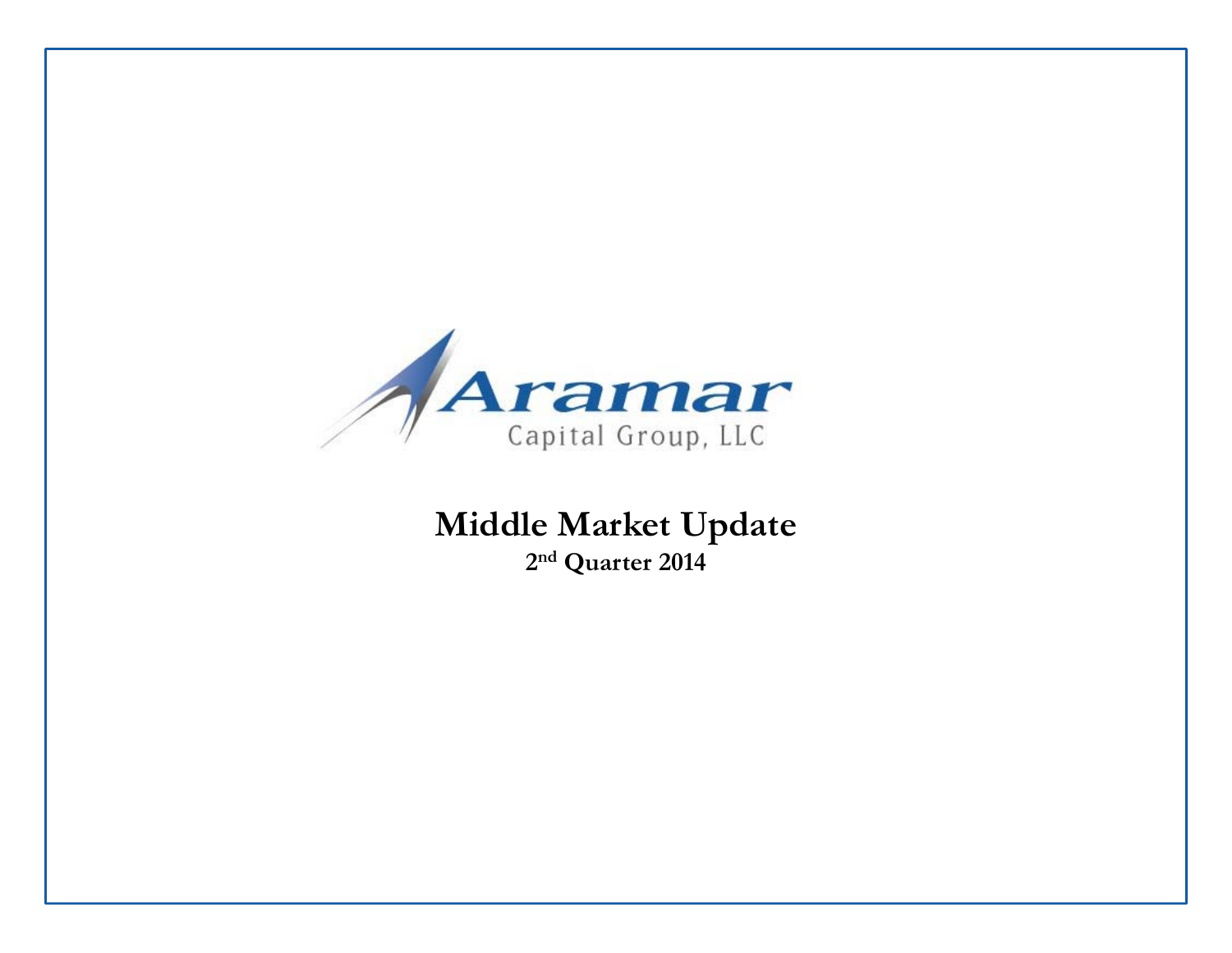

## **GDP**

- ■ Real GDP grew 4.0% in Q2 2014, a significant increase from the 2.1% contraction in Q1 20141
	- Beat consensus estimate of 3.1%<sup>2</sup>
- ■■ The GDP growth reflects an increase in private inventory investment and exports that was partially offset by increases in  $imports<sup>1</sup>$ 
	- Change in real private inventories added 1.7% to the change in real GDP in Q2 2014 after subtracting 1.2% in Q1 2014
	- Real residential investment increased 7.5% during Q2 2014, as compared with a 5.3% contraction in Q1 2014
	- ― Real nonresidential fixed investment increased 5.5%, versus a decrease of 1.6% in Q1 2014

## **Consumer Spending**

- The growth in consumer spending, which fuels roughly twothirds of the economy, increased moderately in Q2 20141
	- Real personal consumption expenditures increased 2.5% in Q2 2014, as compared with a 1.4% increase in Q1 2014
	- Personal income increased in Q2 2014 by \$208 0B above Personal income increased in Q2 2014 by \$208.0B, above raised over Q2 2013, and the best quarterly volume since Q4 2007<sup>5</sup><br>
	Interest in new equity issues is expected to remain healthy
	- ― The personal savings rate was 5.3% in Q2 2014, versus a 4.9% rate in Q1 2014

# **Exports/Imports**

- June exports of \$195.9B and imports of \$237.4B closed the trade In June, the total number of unemployed decreased by 325,000 to deficit to \$41.5B from \$44.7B in May 20141
	- Real exports of goods and services increased 9.5%, as compared with a decrease of 9.2% in Q1 2014
	- Real imports of goods and services increased by 11.7% in  $Q2$  2014, well above the 2.2% expansion in  $Q1$  2014

# **Real GDP Growth Since 2007**



*Source: Bureau of Economic Analysis.*

### **Stock Markets**

- ■ The blended earnings growth rate for Q2 2014 was 6.7%; 72% of the S&P 500 constituent companies have reported earnings above mean estimates and 73% have reported sales above mean estimates;<sup>3</sup> the S&P 500 index was up  $5.2\%$  in Q2 2014<sup>4</sup>
- ■ 89 companies raised over \$21.5B in Q2 2014 IPOs, a 41% increase in the number of offerings, a 63% increase in the amount of capital
	- Interest in new equity issues is expected to remain healthy heading into Q3 2014, driven by continued investor demand for higher returns and strong equity markets

# **Employment**

- In June, the total number of unemployed decreased by 325,000 to 9.5M, as nonfarm payrolls increased by 288,000; the unemployment rate fell to 6.1% in June, the lowest since September 20086
- ■ "We're seeing a self-sustaining recovery where production growth leads to job growth, which leads to consumption growth," said % expansion in Q1 2014  $\text{Robert Stein, Deputy Chief Economist at First Trust Portfolios}$

*<sup>1.</sup> U.S. Bureau of Economic Analysis 2. Bloomberg 3. FactSet5. PwC IPO Watch 6. Bureau of Labor Statistics*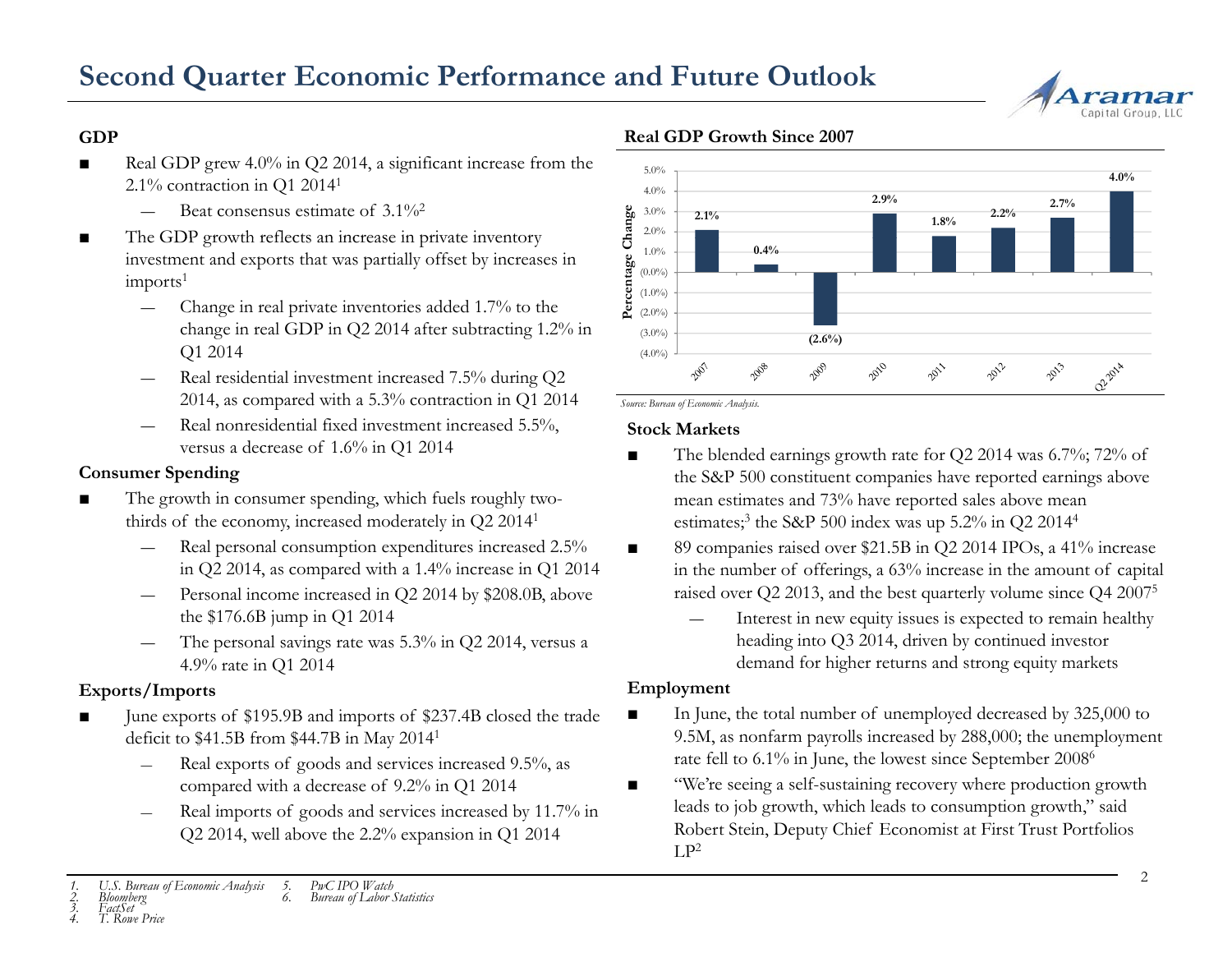# **Second Quarter Economic Performance and Future Outlook**



■ The Treasury yield curve flattened further in Q2 2014 due to the continued tightening of monetary policy and unexpectedly weak economic growth $1$ 

| U.S. Treasury Securities <sup>2</sup>                   | Q4 2013 | Q1 2014 | Q <sub>2</sub> 2014 |
|---------------------------------------------------------|---------|---------|---------------------|
| 5-year Treasury Note                                    | $1.8\%$ | $1.7\%$ | $1.6\%$             |
| 10-year Treasury Note                                   | $3.0\%$ | $2.7\%$ | $2.5\%$             |
| 30-year Treasury Note                                   | $4.0\%$ | $3.6\%$ | $3.4\%$             |
| 10-year Treasury Inflation<br>Protected Security (TIPS) | $0.8\%$ | $0.6\%$ | $0.3\%$             |

### **Federal Reserve**

- $\blacksquare$  In Q2 2014, the FOMC announced two cuts of \$10.0B each to ■its monthly bond purchases; beginning in July, the FOMC started purchasing \$35.0B of bonds per month, down from \$55.0B in Q1 20143 COLOREL EVALUATE: COME and anounced two cuts of \$10.0B each to<br>committely bond purchases; beginning in July, the FOMC started **Outlocar**<br>committee s 35.0B of bonds per month, down from \$55.0B in<br>a meer of 10.014<sup>3</sup> commit
- ■ The FOMC is expected to end its asset purchasing program after the committee's October 2014 meeting by <sup>a</sup> final reduction of \$15.0B, contingent on economic performance4

#### **Oil**

- ■ The price of WTI crude oil rose to \$105.37 per barrel at the end of Q2 2014 from \$100.66 per barrel in Q1 2014, while the average retail price per gallon of gasoline increased to \$3.77  $\,$  by 2.3%  $\,$ during July 2014, up from \$3.54 in March  $2014<sup>5</sup>$
- ■ The Energy Information Administration projects the average retail price per gallon of gasoline will be \$3.54 in 2014 and the average Brent crude oil spot price will be \$110 per barrel in 2014; the average WTI-Brent spread is expected to narrow to \$9 per barrel<sup>5</sup>

### **U.S. Treasury Securities CEO Economic Outlook Index**



■

### **Outlook for 2014**

- ■ The CEOs of leading U.S. companies slightly increased their expectations, anticipating that sales and hiring will modestly improve, while capital spending will decrease during the next six months $\rm^6$ 
	- – 77% of the surveyed CEOs said that passage of business tax extenders legislation would improve the investment climate for their company, customers, and suppliers
	- Business Roundtable members expect that GDP will grow y 2.3%, "below-normal growth compared to past economic recoveries, and well below the economy's potential"
	- According to Randall Stephenson, Chairman of Business Roundtable, "Congress and the Administration must focus on policies that drive economic growth, includin g tax reform, immigration reform, trade expansion and long-term fiscal stability"<sup>6</sup>

*5. U.S. Energy Information Administration 6. CEO Economic Outlook Survey published by Business Roundtable*

*<sup>1.</sup> R.W. Baird*

*3. U.S. Department of Treasury 4. U.S. Federal Reserve*

*5. The New York Times*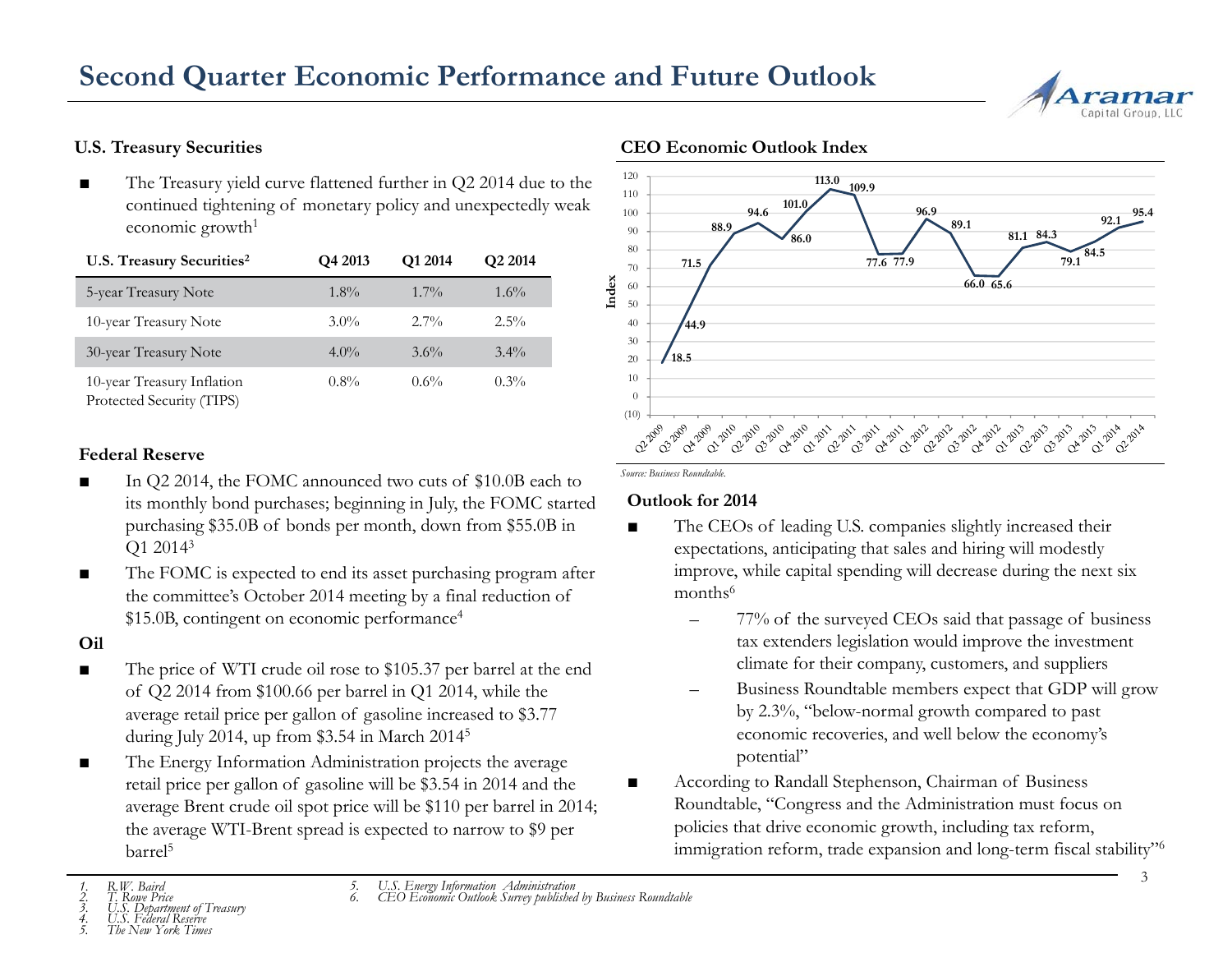# **Mergers and Acquisitions**

- ■ The aggregate global mergers and acquisitions (M&A) transaction value in Q2 2014, at \$1.06T, was the highest second quarter since Q2 2007 and the third highest quarter after Q2 2007 and Q4  $2006^{1,2,3}$ 
	- ―The U.S. contributed 44.5% of the global deal
	- Mega-deals above \$10.0B, such as AT&T Inc.'s pending \$67.2B acquisition of DirecTV Inc. and Facebook Inc.'s pending \$19.5B purchase of WhatsApp Inc., greatly contributed to the surge<sup>1</sup>
	- global M&A1
	- ― Low interest rates, lofty stock prices, and the absence of major economic risks on the immediate horizon have fueled the surge, among other factors<sup>4</sup>
- ■■ Globally, middle-market deals below \$500.0M comprised 93.3% of *Source: FactSet U.S. Flashwire July Report.* the transaction count in H1 2014, though only 19.8% of the total transaction value<sup>5</sup>
- ■ The U.S. M&A transaction volume during Q2 2014 grew to 2,792 deals, up 0.5% from Q1 2014; the aggregate transaction value increased to \$547.9B, 51.9% higher than in Q1 20146
	- The U.S. M&A transaction value was the highest quarterly total in history6
	- The average total enterprise value to LTM adjusted EBITDA was 10.8x, an increase from 9.7x in Q2 20137
	- ― 605 acquisitions of U.S. companies were made by foreign firms totaling \$154.0B, a nearly 200.0% increase from  $Q2$ 2013 and accounting for 21.6% of U.S. deal volume, up sharply from an 11.0% share in Q2 20133
- ■ The total value of U.S. M&A transactions between \$500M and \$1B for the year ended June 2014 was \$129.3B, an 11.7% increase from the year ended June 2013<sup>8</sup>





#### **U.S. M&A Activity**

- ■The total value of U.S. M&A transactions below \$500.0M increased to \$236.5B for the year ended June 2014, up 13.5% from the year ended June 20138
- ■ The most active industry in H1 2014 was media and entertainment, which accounted for 23.6% of overall global value, followed by healthcare and energy, which represented 22.0% and 13.7% of total<br>volume, respectively<sup>9</sup>
- ■ The current macroeconomic trends and policy decisions benefit the deal market by reducing uncertainty moving forward<sup>8</sup>
	- Cross-border inversion transactions are gaining popularity, as corp orations are seeking to re-domicile overseas an benefit from lower tax rates $10$
- ■ "What is notable about the deal activity we have seen in the first half of the year is the blue-chip nature of the companies who are doing the acquiring. We have finally seen the return of the strategic acquirer," said Gregg Lemkau, Co-head of Global Mergers and<br>he year ended June 2013<sup>8</sup> Acquisitions at Goldman Sachs Group<sup>9</sup>

4

<sup>1.</sup> Mergermarket 8. R.W. Baird<br>2. These data represent announced, closed, and signed M&A deals 6. FactSet U.S. Flashwire July Report<br>3. Dealogic and street Journal 9. Thomson Reuters<br>4. The Wall Street Journal 10. Forbes (f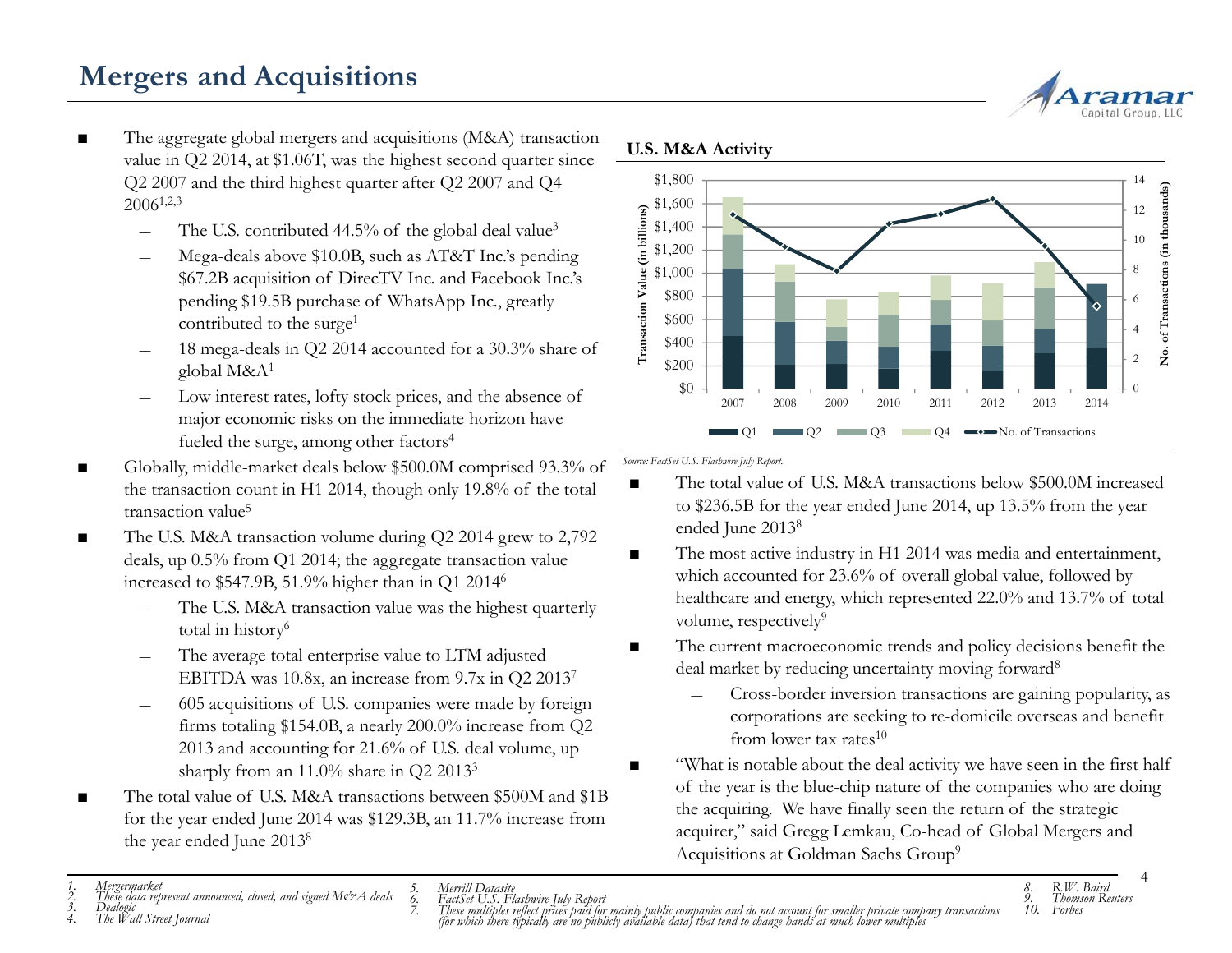# **Private Equity**



- ■ Completed private equity (PE) transactions in Q2 2014 totaled 515 investments with a value of \$108.1B, down from the 757 transactions in Q1 2014 totaling \$135.8B1
	- Invested capital hit its highest Q2 total since 2009
- ■ $\blacksquare$  The PE deal count in Q2 2014 contracted 13.2% from the same period in 2013, when 593 deals were closed totaling \$103.1B1
	- Driven by high valuations, the median deal size was up 59.0% since Q2 2013, while deal activity fell below the levels seen in the past three quarters
- **PE** firms faced challenges sourcing new investments, as purchase  $\frac{3}{2}$  150 price multiples rose further<sup>1</sup>
	- ― The median enterprise value to EBITDA remained relatively high at 11.5x in H1 2014, up from 10.4x in  $FY2013$  and an average of 8.7x over the past 5 years<sup>1,2</sup>
	- ―- Public companies taken private accounted for 3.5% of the *Source: PitchBook.* \$89.0B of U.S. leveraged buyouts in H1 2014, the lowest share on record due to high stock prices<sup>4</sup>
- ■ Consistent with recent years, PE firms are focusing on add-on transactions to drive operational improvements and growth in their portfolio companies<sup>1</sup>
	- Add-on deals accounted for 61.0% of all PE investments through H1 2014, up from 55.0% in 2013
- ■ Higher valuations and lower interest rates led PE firms to use greater leverage; the median ratio of total debt to EBITDA increased from 6.9x in 2013 to 8.2x in H1 20141
- ■ PE exits declined in Q2 2014 in both value and volume; total exits decreased to 173, amounting to \$43.8B, down from 181 exits in Q1 2014 totaling \$57.9B1
	- Secondary buyouts made up 60.0% of U.S. LBO volume in H1 2014, the highest share for any full year since 20024
	- This quarter's 60 IPOs marked the most since Q4 2006<sup>1</sup>



### **U.S. Private Equity Deal Flow**

■

 Fundraising continued its brisk pace in Q2 2014, as alternative assets remain attractive to investors; PE firms raised \$49.6B across 72 closed funds, a slight decrease from 78 closed funds in Q1 20141

- Bain Capital raised \$7.3B for Bain Capital Fund XI, L.P., which was the largest new fund closed in Q2 2014
- Funds of \$100.0M or less which typically encounter less competition and less pricey deals – accounted for 37.0% of all closings in H1 2014, as compared to 25.0% during the buyout boom years
- "Growing markets and higher competition are making it harder for private equity buyers, with deal flow falling over the past two quarters. As economies strengthen further, this should present even greater exit conditions for private equity firms to sell companies, but may prove problematic for the industry to identify good value investment opportunities, especially in a period of strong fundraising and increasing dry powder levels," said Christopher Elvin, Head of Private Equity Products at Preqin<sup>5</sup>

*<sup>4.</sup> S&P Capital IQ 5. Preqin*

*<sup>1.</sup> PitchBook*2. These multiples reflect prices paid for larger private companies and do not account for smaller private company<br>transactions that tend to change hands at much lower multiples with lower debt ratios<br>3. Venue/RR Do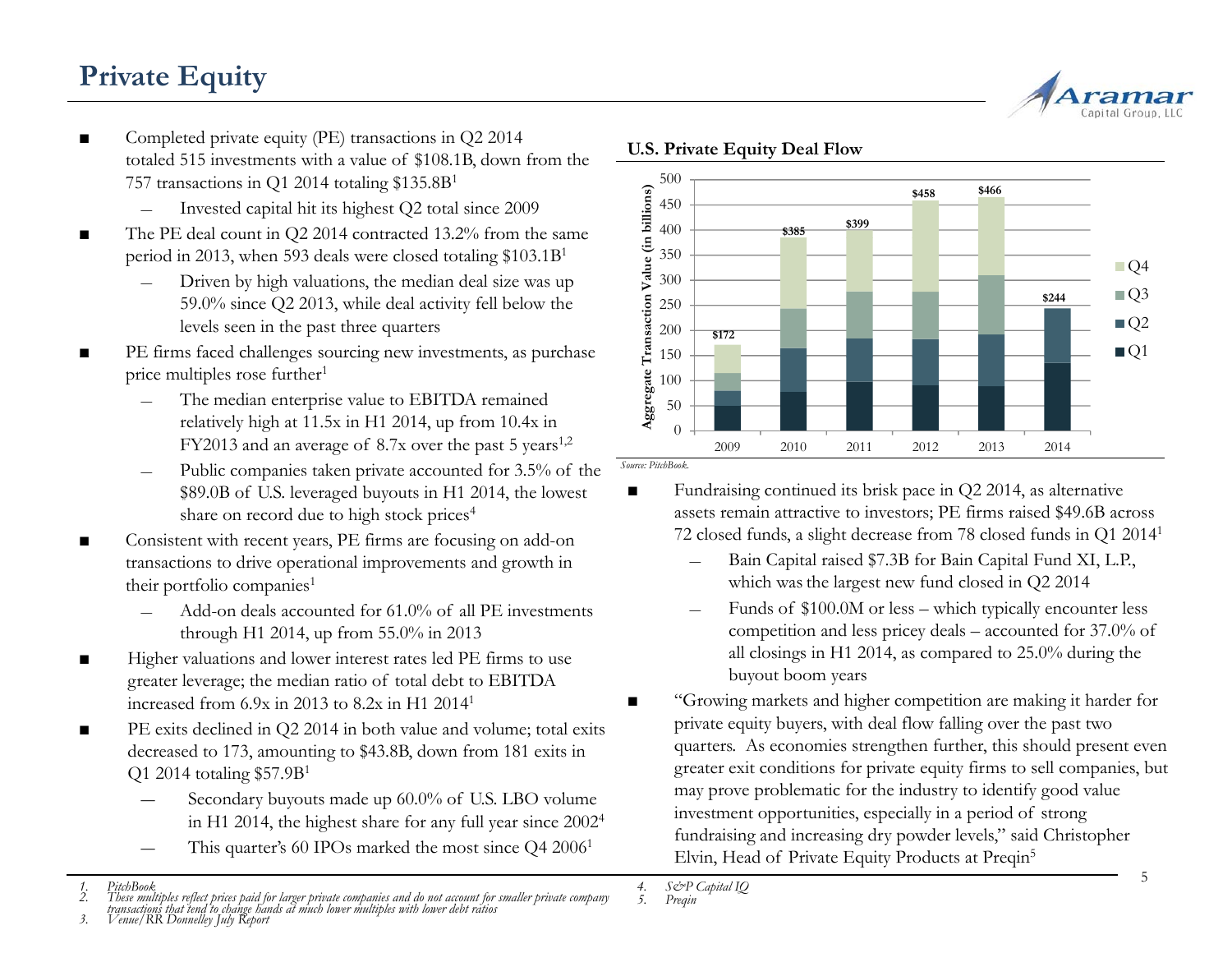# **Venture Capital Investing**

- ■ In Q2 2014, the venture capital (VC) industry invested \$13.0B across 1,114 deals, an increase of 33.6% in value and 13.1% in deal flow, as compared with \$9.7B across 985 deals in Q1 20141
- ■\$1.9B, or 14.0% of all VC funding, went to first-time financings<sup>1</sup>
- ■ There were 28 VC-backed IPOs in Q2 2014 totaling \$4.9B, a 24.3% decrease in deal flow and 44.9% increase in deal value from Q1 20142
	- ― Q2 2014 was the fifth consecutive quarter to see 20 or  $\blacksquare$ more venture-backed IPOs
- ■ U.S. VC firms raised \$7.4B across 78 funds during Q2 2014, an 18.5% decrease from the amount raised during Q1 2014 but a 23.8% increase in the number of funds2
	- Commitments in Q2 were up 42.0% from the same period in 2013
- ■ The top fundraiser during Q2 2014 was Norwest Venture Partners XII, L.P., which raised \$1.2B, followed by Bain Capital Venture Fund 2014, L.P., which raised \$650.0M2

#### ■ Software \$6,060 ■ Medical Devices and Equipment Retailing/Distribution \$233 Consumer Products and Services\$553 Industrial/Energy Other \$718 \$1,145 ■ Biotechnology \$1,840 IT Service \$747 Media and Entertainment\$1,024 **\$6,060 \$6,060 \$45.7 \$45.7 \$45.7 \$45.7 \$45.7 \$45.7 \$45.7 \$46.9 \$45.7 \$37.5 \$31.0 \$34.6 \$45.7**

# **VC Deals Per Industry – Q2 2014 (in millions)**

# **PIPE Investing**

■

- \$10.4B was raised across 271 U.S. transactions that were announced or completed in Q2 2014, as compared with 272 transactions that raised \$14.3B in the prior-year period3
- , or 14.0% of all VC funding, went to first-time financings<sup>1</sup>  $-$  At the market (ATM) offerings made up 14.3% of the total deal flow and 45.3% of the total value of PIPE transactions in Q24
	- 177 placements were unregistered and 94 were registered, representing \$5.1B and \$5.3B, respectively3
	- Craig-Hallum Capital Group LLC was ranked as the most active institutional investor in the U.S. PIPE market in the number of deals during Q2 2014, investing \$182.1M in 11 transactions<sup>3</sup>
	- ■ Youku Tudou Inc. was the most active in deal value, deploying \$1.2B in Q2 2014<sup>3</sup>
	- ■■ Dan Lonkevich, Senior Editor for The Deal, said, "The PIPE market contracted in the second quarter of 2014 as a series of selloffs hit biotech stocks and other companies opted for public offerings"<sup>3</sup>

### **U.S. PIPE Activity**



*Source: MoneyTree Report. Source: PrivateRaise/DealFlow.*

*1. MoneyTree Report by PricewaterhouseCoopers LLC and the NVCA 4. ATM offerings are commitments to raise money through the issuance of stock at the issuer's discretion*

*2. Thomson Reuters*

*3. PrivateRaise/DealFlow*

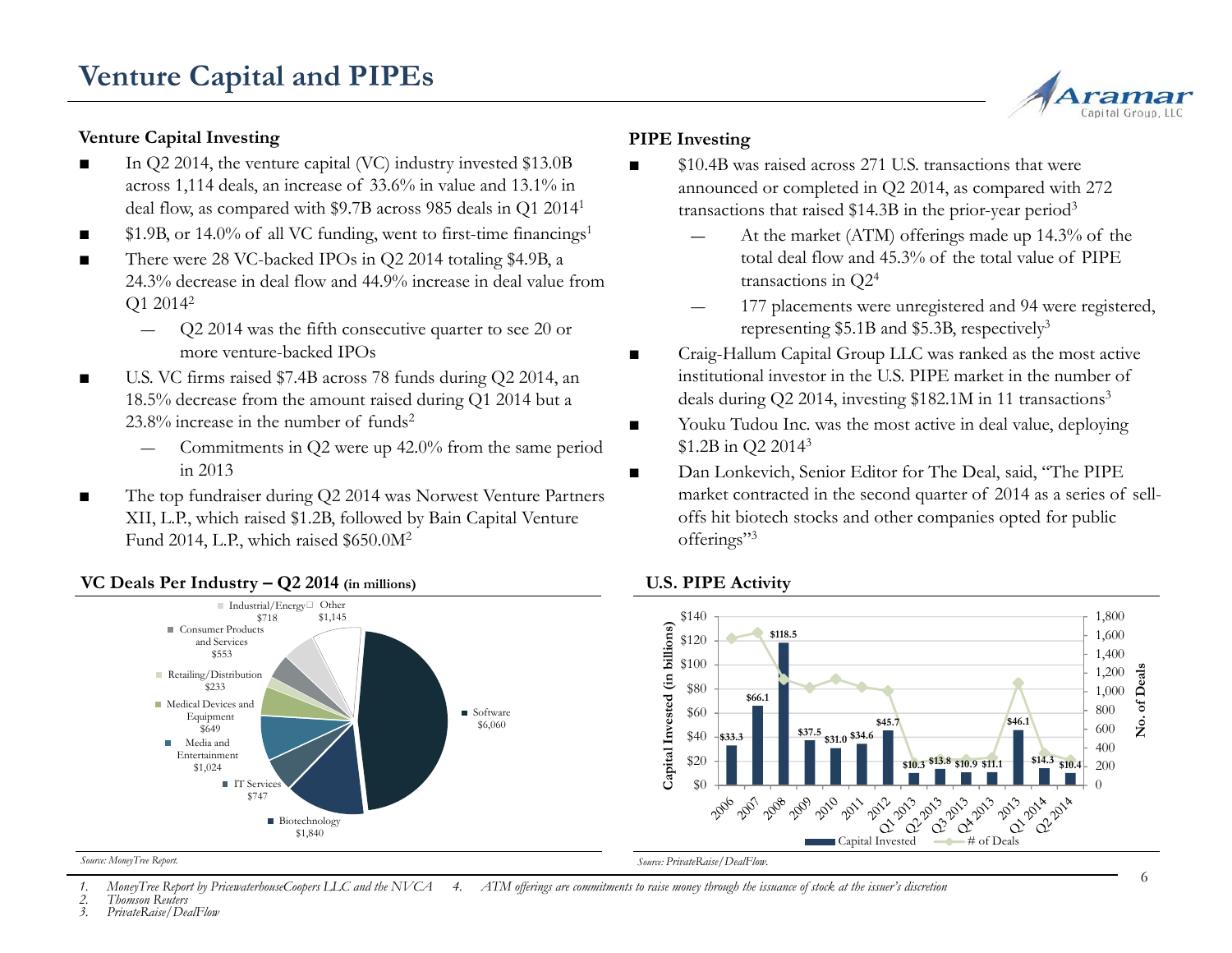# **Debt Capital**



- The Barclays Aggregate Bond Index posted a return of 2.0% in Q2 2014, up slightly from 1.8% in Q1 20141
	- Interest rates remain low, as Janet Yellen, Chairwoman of the Federal Reserve, demands stronger economic conditions before raising rates<sup>2</sup>
- Total debt issuances decreased slightly from \$3.3T in H1 2013 to \$2.9T in H1 2014; total debt issuances are down 14.3% YTD, as compared with the same period in 20133
- ■ Municipal bonds issued were down 15.7% in H1 2014, decreasing to  $$151.6B^3$
- ■ Spreads for high-yield bonds continued to tighten in Q2 20144
	- The U.S. high-yield default rate rose 105 bps in the last twelve months to 1.96%, up from 0.91% at the end of the previous quarter<sup>5</sup>
- ■■ Middle-market lenders will continue to seek opportunities to ■ deploy capital despite signs of overall softening, as the supply of high-quality credit opportunities is expected to be low in the near term<sup>6</sup>
- Investment grade corporate bond issuances totaled \$884.7B in H1 2014, a 7.7% increase from H1 2013<sup>3</sup>



#### **Issuance in the U.S. Bond Market (in billions)**

- ■ Credit spreads are historically tight due in part to the Fed's accommodating monetary policy; the weighted average spread for indices of BBB-rated debt is 1.4%, near its lowest level since its peak of 8.0% in December 20087
- g rates<sup>2</sup> and a securities issued rose by 29.7% in Q2 2014, up to securities issued rose by 29.7% in Q2 2014, up to \$70.7B from \$54.5B in Q1 20143

### **Middle Market Loan Issuance**

- ■ Availability of debt continues to grow and favor borrowers due to increasing competition to deploy capital
- **Leverage multiples continue to advance and are reaching some of** the highest levels since the recession
	- The average debt to EBITDA level this year has increased to 5.3x for institutional middle market LBOs and 6.3x for broadly syndicated LBOs<sup>8,9</sup>
- Middle market lending hit \$98.0B in H1 2014, down from \$102.0B in H1 2013<sup>8</sup>
	- Lending has been comprised of \$20.0B in traditional middle market issuance and \$78.0B in large middle market volume



#### **Debt Multiples of Middle Market LBO Loans**

- *1. Prudential2. BMO*
- *5. Credit Suisse6. R.W. Baird*
- 
- *7. Bank of America Merrill Lynch 8. Thomson Reuters LPC*
- 9. These multiples reflect prices paid for larger private companies and do not account for smaller private company transactions<br>that tend to change hands at much lower multiples and with lower debt ratios
- 7

#### *3. SIFMA*

- *4. Guggenheim Partners*
	-
- -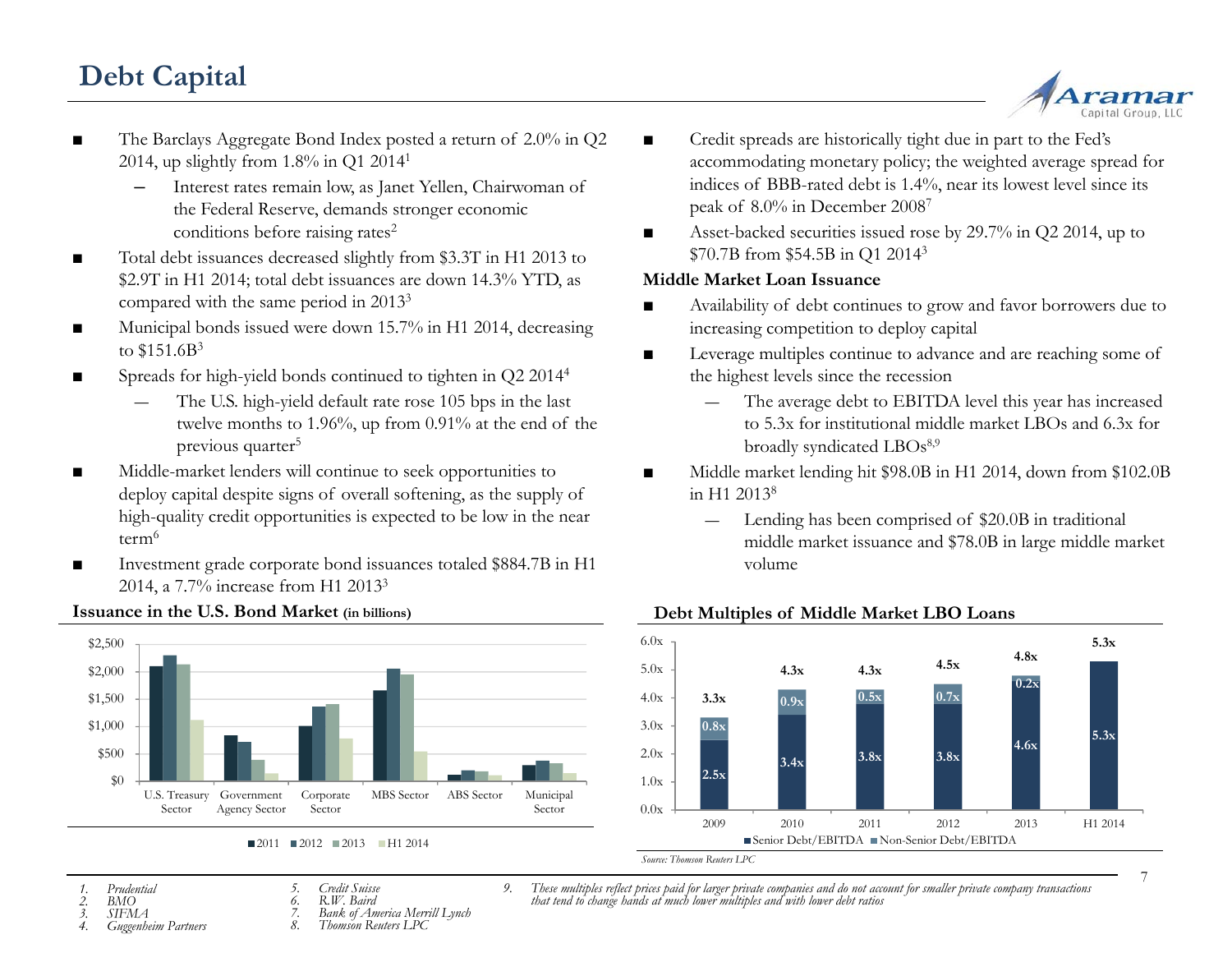# **Conclusion**



- ■ Abundant cash, favorable capital markets, and an improving economy are driving a strong M&A, IPO, and private capital raising environment, marked by pre-recession levels of PE buyout valuations and mega-deals among large corporations
	- At an estimated \$1.6T, U.S. nonfinancial companies hold record levels of cash, \$950B of which is being held offshore largely for tax reasons<sup>1</sup>
	- Such companies also have taken on record-high amounts of debt, at \$9.6T in March, up from \$6.5T in early 2007, due to relatively low interest rates and projected higher spending1
	- Investment-grade corporations are showing particular optimism, selling short-term commercial paper (used to finance growing payrolls, capital spending, and M&A activity) at the fastest pace in almost two years, a daily average of \$5.9B in May<sup>2</sup>
	- Global PE dry powder reached a record level of \$1.2T at the end of June 2014, an 8.0% increase from December 20133
	- Valuations should remain elevated due to the significant amount of cash seeking higher return investments and the competition among buyers for attractive deals
- ■ A recent uptick in investor uncertainty, largely fueled by the geopolitical developments in Gaza, Iraq, and Ukraine, as well as economic weakness in Portugal, Italy, and Japan, has dented global markets since the end of the quarter, but valuations remain at historically high levels and the U.S. continues to show steady growth—albeit at levels below historical standards—in economic output and job creation



### **PE Dry Powder**





*Source: J. P. Morgan Chase & Co..*

*Source: Preqin.*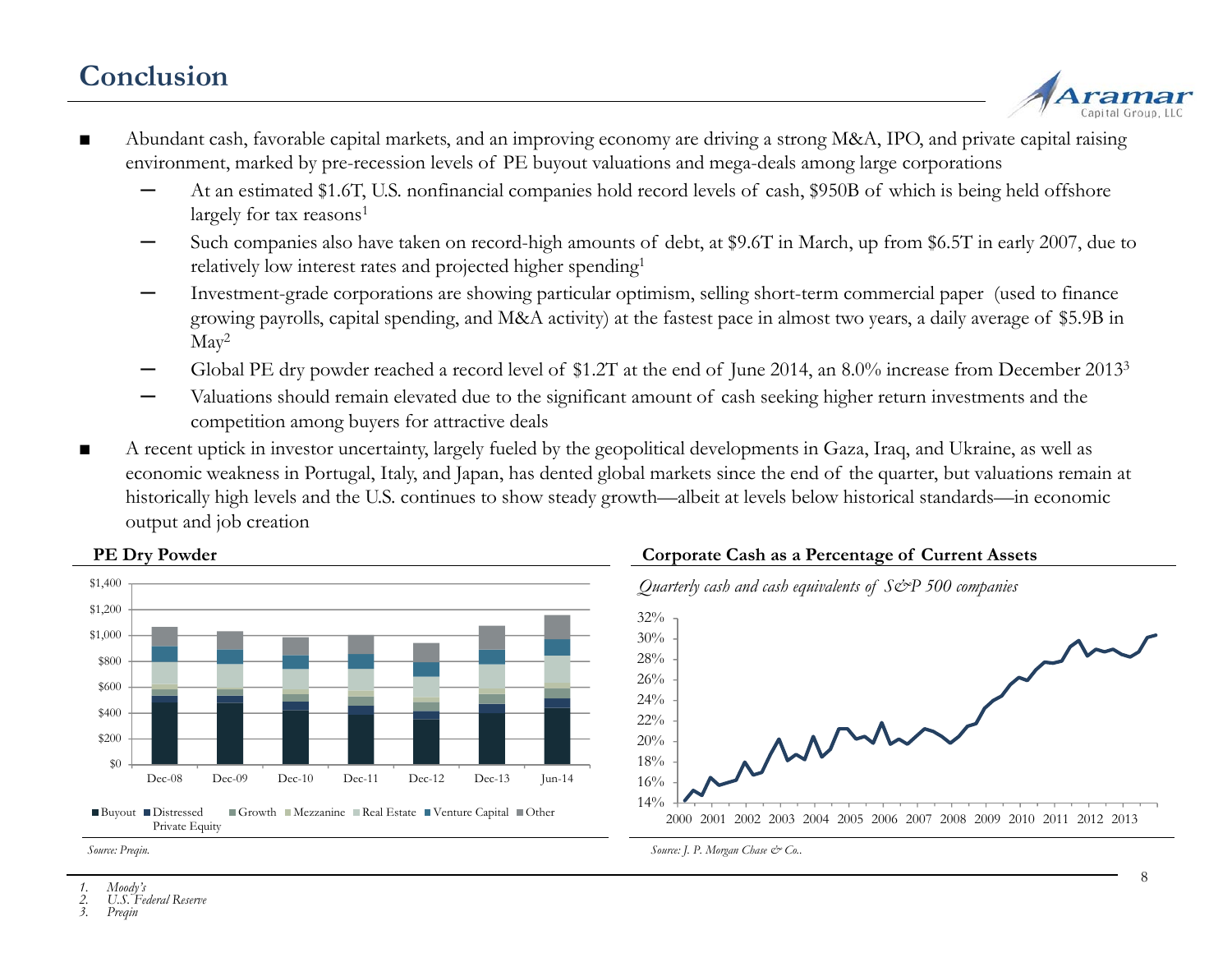

### **By Jeffrey M. Weinick and Steven M. DiPasquo Wolff & Samson PC**

The Leahy-Smith America Invents Act (AIA) of 2011 has extensively reformed U.S. patent law. Perhaps the most significant reform included in the AIA is to change the U.S. patent system from a first-to-invent system to a first-to-file system. The first-to-file provisions of the AIA are effective for new patent applications filed on or after March 16, 2013. Patent applications filed before March 16, 2013 and continuing applications whose claims are supported by subject matter in patent applications filed before March 16, 2013 still fall under the previous first-<br>disclose system. to-invent system.

Before addressing the first-to-file system implemented by the AIA, it is important to understand the first-to-invent system that was previously in effect in the U.S. Before the AIA went into effect, the U.S. was the only industrialized country in the world using a first-to-invent system. The U.S. used the first-to-invent system in order to reward the first inventor instead of rewarding the winner of a race to the patent office. Under the first-to-invent system, if two or more inventors separately filed patent applications for the same invention, the patent was awarded to the inventor who was first to conceive of the invention and diligently reduce the invention to practice, even if that inventor was not the first to file a patent application for the invention.

The U.S. patent law has transitioned from a first-to-invent system to a  $\qquad$  as the subject matter of the later-filed patent application, although first-to-file system due to the practical advantages of first-to-file systems and to attempt to harmonize the U.S. patent law with foreign patent systems. The first-to-file system implemented by the AIA focuses on the effective filing date of the patent application, not the date of invention. The effective filing date of a patent application is the actual

filing date or the filing date of the earliest application that describes the subject matter to which the application is entitled to claim priority. However, the AIA did not transform U.S. patent law into a true first-tofile system in which the first party to file a patent application on an invention prevails in all circumstances. The AIA has retained a limited, one-year grace period in which a patent application can be filed after public disclosure of the invention by an inventor or another party who obtained the subject matter from an inventor. Accordingly, the new system can be considered to be a first-inventor-to-file or a first-todisclose s y

The one-year grace period allows inventors to file a patent application on an invention within one year of a public disclosure, without the public disclosure being used as prior art against the patent application. This allows inventors to market and sell their inventions and still file for a patent in the U.S. within one year of the first public disclosure. Under the AIA, there is no longer any geographic limitation to the public disclosure, as there was under the previous U.S. patent law. Taking into account the one-year grace period, under the first-inventor-to-file system implemented by the AIA, when two or more inventors separately file s for the same invention, the patent was awarded to the patent applications for the same invention, the patent is awarded to the inventor who filed his/her patent application first, unless the other inventor was the first to publicly disclose the invention and filed within the one-year grace period. For the grace period to apply to the public disclosure, the subject matter in the public disclosure must be the same s the subject matter of the later-filed patent application, although verbatim disclosure is not necessary. While the grace period allows an inventor to publicly disclose an invention prior to filing a patent application, it is important to remember that early disclosure of an invention can increase the risk of a competitor designing a "knockoff " by working around the disclosed invention.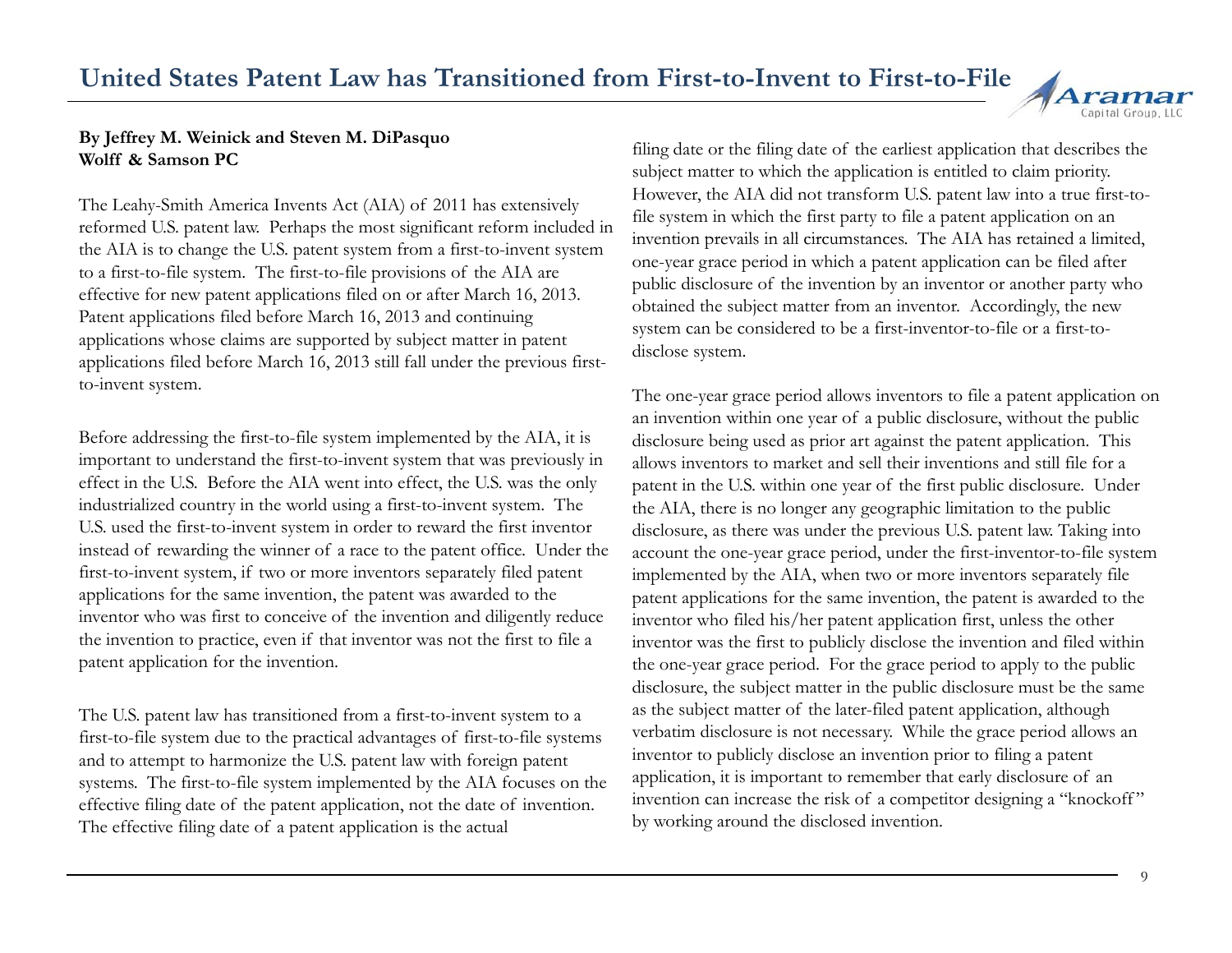# **United States Patent Law has Transitioned from First-to-Invent to First-to-File**



Most foreign countries follow a more traditional first-to-file standard and do not recognize a grace period for public disclosures pre-filing. In these countries, any public disclosure of an invention prior to filing a patent application results in an absolute bar on receiving a patent on the disclosed invention. Thus, a pre-filing public disclosure of an invention can result in a situation in which the inventor can receive a patent on a patent application filed in the U.S. within the grace period, but cannot receive a patent in foreign jurisdictions.

In light of the transition of U.S. patent law to the first-inventor-to-file system, it is important to develop processes for quickly identifying system, it is important to develop processes for quickly identifying *imaging and image processing, industrial control systems, telecommunications, fiber optics,* inventions, and deciding whether to patent, disclose, or otherwise protect those inventions. For inventions that are worthy of patent protection, it is also important to identify whether the inventions need patent protection internationally or only in the U.S. Both U.S. and international patent ri ghts can be preserved b y filin g a patent application before an y public disclosure of the invention. A series of low-cost provisional applications during the course of developing an invention is a possible way of establishing a series of early filing dates for an invention, without publicly disclosing the invention. Early publication of an invention prior to filing a patent application can be used to prevent others from receiving patents on the same technology, while retaining the right to file a patent application in the U.S. within the one-year grace period. One way to prevent a disclosure by one party from being prior art against an application by another party is to have a Joint Research Agreement in place, since a disclosure that is commonly owned or subject to an obligation of assignment at the time of filing is no longer prior art.

### **Jeffrey M. Weinick, Member of the Firm,** *jweinick@wolffsamson.com*

*A registered patent attorney and co-chair of Wolff & Samson's Intellectual Property group, Jeff focuses his practice on the acquisition of patent rights and intellectual property licensing and enforcement for clients in a wide range of technologies, including computer systems and*   $s$ *oftware, telecommunications, and business methods.* 

#### **Steven M. DiPasquo, Counsel,** *sdipasquo@wolffsamson.com*

*Steve is a registered patent attorney whose practice focuses on the acquisition of patent rights in connection with various technologies, including computer systems and software, medical consumer electronics, business methods, electrical circuits, and mechanical designs.*

#### **Wolff & Samson PC**

*Wolff & Samson PC is a regional law firm of more than 120 attorneys based in West Orange, NJ. The firm provides a wide range of legal services in many areas, including: banking and finance; bankruptcy and creditors' rights; construction; corporate and securities; corporate internal investigations and monitoring; employee benefits and executive compensation; employment; environmental; fidelity and surety; health care and hospital; information security; intellectual property; litigation; media and technology; private equity; product liability and toxic tort; public finance; real estate, development, and land use; regulatory affairs; renewable energy and sustainability; restrictive covenant, trade secret, and unfair competition; securities litigation and regulation; tax; trusts, and estates; and white collar criminal defense.*